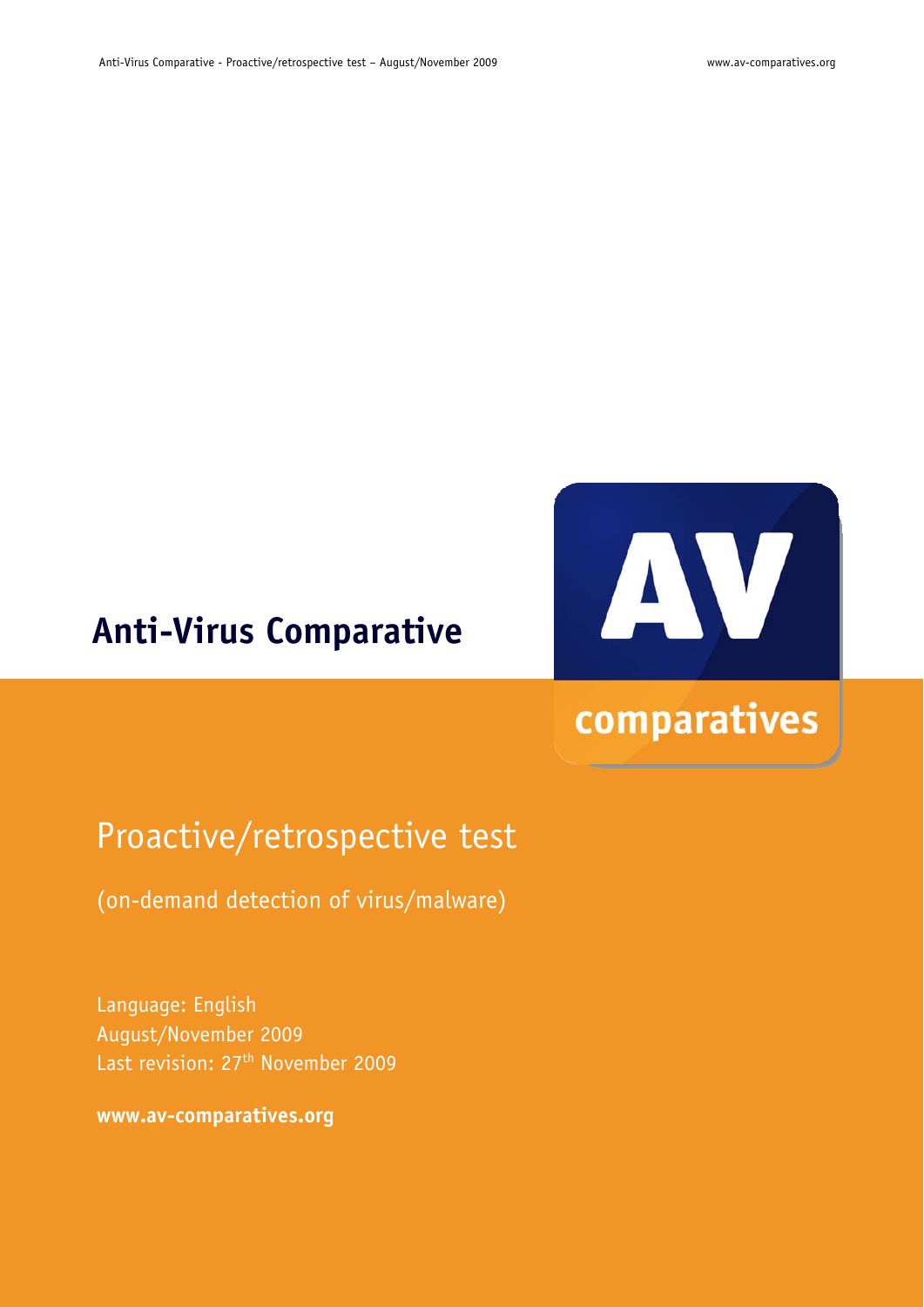# **Content**



| 1. Introduction                              | 3 |
|----------------------------------------------|---|
| 2. Description                               | 3 |
| 3. Test results                              | 4 |
| 4. Summary results                           | 6 |
| 5. False positive/alarm test                 | 6 |
| 6. Certification levels reached in this test | 7 |
| 7. Copyright and Disclaimer                  | 8 |
|                                              |   |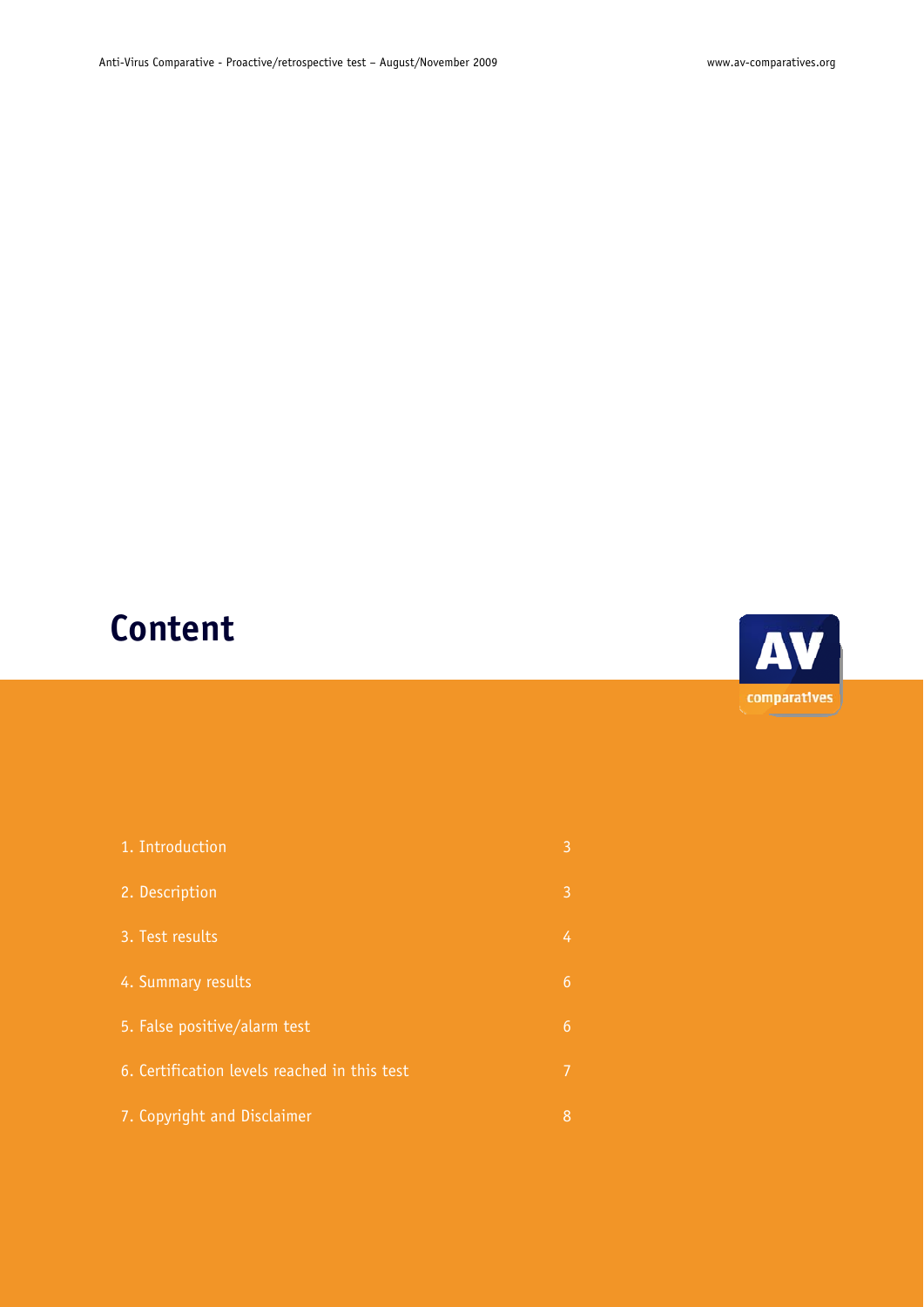### **1. Introduction**

This test report is the second part of the August 2009 test<sup>1</sup>. The report is delivered late November due the high-required work, deeper analysis and preparation of the retrospective test-set.

Many new viruses and other types of malware appear every day, this is why it's important that Anti-Virus products not only provide new updates, as often and as fast as possible, in order to identify those new threats, but also that they are able to detect such threats in advance with generic and/or heuristic techniques. Even if nowadays most anti-virus products provide daily, hourly or cloud updates, without heuristic/generic methods there is always a time-frame where the user is not protected, and much more important than time to release an update, is the time it takes to get that update deployed.

The products used the same updates and signatures they had the  $10<sup>th</sup>$  August, and the same highest<sup>2</sup> detection settings were used. This test shows the proactive detection capabilities that the products had at that time. We used new malware appeared between the  $11<sup>th</sup>$  and  $17<sup>th</sup>$  August 2009.

The following 16 products were tested:

- avast! Professional Edition 4.8.1348
- AVG Anti-Virus 8.5.406
- AVIRA AntiVir Premium 9.0.0.446
- BitDefender Anti-Virus 13.0.13.254
- eScan Anti-Virus 10.0.997.491
- ESET NOD32 Antivirus 4.0.437.0
- F-Secure Anti-Virus 10.00.246
- G DATA AntiVirus 20.0.4.9
- Kaspersky Anti-Virus 9.0.0.463
- Kingsoft AntiVirus 2009.08.05.16
- McAfee VirusScan Plus 13.11.102
- Microsoft<sup>3</sup> Security Essentials 1.0
- Norman Antivirus & Anti-Spyware 7.10.02
- Sophos Anti-Virus 7.6.10
- Symantec Norton Anti-Virus 17.0.0.136
- Trustport Antivirus 2009 2.8.0.3017

### **2. Description**

-

Anti-Virus products often claim to have high proactive detection capabilities – far higher than those reached in this test. This is not just a self-promotional statement; it is possible that products reach the stated percentages, but this depends on the duration of the test-period, the size of the sample set and the used samples. The data shows how good the proactive detection capabilities of the scanners were in detecting actual new threats. Users should not be afraid if products have, in a retrospective test, low percentages. If the anti-virus software is always kept up-to-date, it will be able to detect more samples. For understanding how the detection rates of the Anti-Virus products look with updated signatures and programs, have a look at our regular on-demand detection tests. Only the ondemand detection capability was tested. Some products may be had the ability to detect some samples e.g. on-execution or by other monitoring tools, like behaviour-blocker, etc. Those kinds of additional protection technologies are evaluated by AV-Comparatives with e.g. dynamic tests.



<sup>&</sup>lt;sup>1</sup> http://www.av-comparatives.org/images/stories/test/ondret/avc\_report23.pdf

 $2$  except F-Secure and Sophos; see comments in the August 2009 test report

<sup>&</sup>lt;sup>3</sup> scores exactly as Microsoft Live OneCare 2.5.2900.28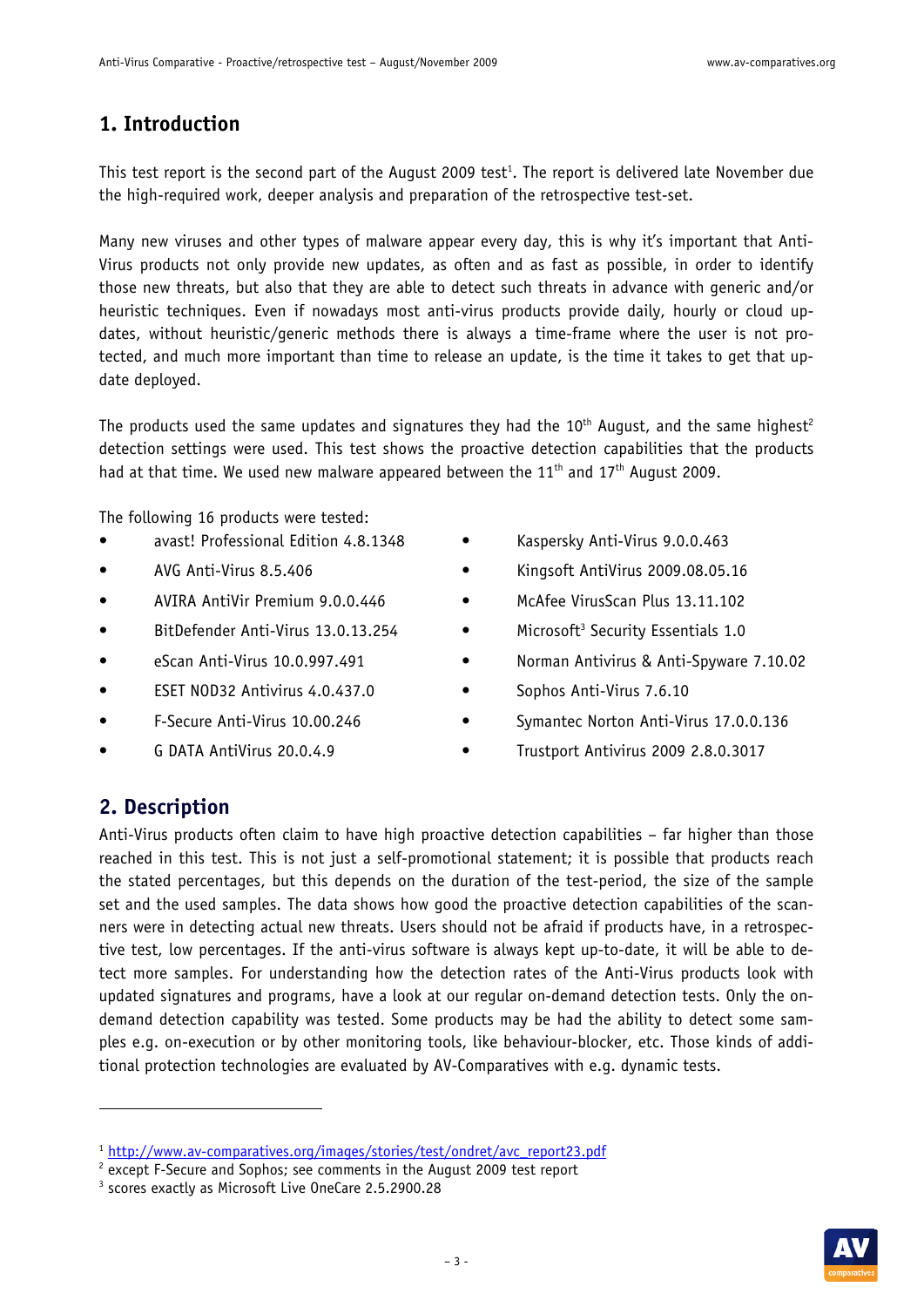## **3. Test Results**

| Company<br>Product<br>Program version<br>Engine / signature version |        | <b>AVIRA</b><br>AntiVir Premium<br>9.0.0.446<br>8.02.00.248/7.01.05.93 |     | Alwil Software<br>avast! Professional<br>4.8.1348<br>090810-0 |     | AVG Technologies<br><b>AVG Anti-Virus</b><br>8.5.406<br>270.13.49/2294 |     | <b>BitDefender</b><br>BitDefender AV<br>13.0.13.254<br>NΑ |     |
|---------------------------------------------------------------------|--------|------------------------------------------------------------------------|-----|---------------------------------------------------------------|-----|------------------------------------------------------------------------|-----|-----------------------------------------------------------|-----|
| <b>Certification level reached</b>                                  |        | <b>ADVANCED</b>                                                        |     | <b>ADVANCED+</b>                                              |     | <b>ADVANCED</b>                                                        |     | <b>ADVANCED+</b>                                          |     |
|                                                                     |        |                                                                        |     |                                                               |     |                                                                        |     |                                                           |     |
| <b>Number of false positives</b>                                    |        | many                                                                   |     | few                                                           |     | few                                                                    |     | few                                                       |     |
| <b>ProActive detection of "NEW" samples</b>                         |        |                                                                        |     |                                                               |     |                                                                        |     |                                                           |     |
| Worms                                                               | 4.903  | 4.328                                                                  | 88% | 3.980                                                         | 81% | 2.350                                                                  | 48% | 2.778                                                     | 57% |
| <b>Backdoors</b>                                                    | 2.839  | 2.188                                                                  | 77% | 1.030                                                         | 36% | 1.866                                                                  | 66% | 1.656                                                     | 58% |
| Trojans                                                             | 15.053 | 10.487                                                                 | 70% | 7.059                                                         | 47% | 6.997                                                                  | 46% | 7.684                                                     | 51% |
| other malware/viruses                                               | 442    | 279                                                                    | 63% | 272                                                           | 62% | 240                                                                    | 54% | 184                                                       | 42% |
| TOTAL                                                               | 23,237 | 17.282                                                                 | 74% | 12.341                                                        | 53% | 11.453                                                                 | 49% | 12.302                                                    | 53% |

| Company<br>Product<br>Program version<br>Engine / signature version |        | MicroWorld<br>eScan Anti-Virus<br>10.0.997.491<br>N/A |     | F-Secure<br><b>F-Secure Anti-Virus</b><br>10.00.246<br>9.10.15261 |     | G DATA Security<br><b>G DATA AntiVirus</b><br>20.0.4.9<br>ΝA |     | Kaspersky Labs<br>Kaspersky AV<br>9.0.0.463<br>ΝA |     |
|---------------------------------------------------------------------|--------|-------------------------------------------------------|-----|-------------------------------------------------------------------|-----|--------------------------------------------------------------|-----|---------------------------------------------------|-----|
| <b>Certification level reached</b>                                  |        | <b>ADVANCED+</b>                                      |     | <b>ADVANCED+</b>                                                  |     | <b>ADVANCED+</b>                                             |     | <b>ADVANCED+</b>                                  |     |
| Number of false positives                                           |        | few                                                   |     | few                                                               |     | few                                                          |     | fe w                                              |     |
| <b>ProActive detection of "NEW" samples</b>                         |        |                                                       |     |                                                                   |     |                                                              |     |                                                   |     |
| Worms                                                               | 4.903  | 2.778                                                 | 57% | 3.107                                                             | 63% | 4.118                                                        | 84% | 2.753                                             | 56% |
| Backdoors                                                           | 2.839  | 1.656                                                 | 58% | 1.688                                                             | 59% | 1.687                                                        | 59% | 2.035                                             | 72% |
| Trojans                                                             | 15.053 | 7.684                                                 | 51% | 8.105                                                             | 54% | 9.300                                                        | 62% | 9.782                                             | 65% |
| other malware/viruses                                               | 442    | 184                                                   | 42% | 184                                                               | 42% | 303                                                          | 69% | 213                                               | 48% |
| TOTAL                                                               | 23.237 | 12.302                                                | 53% | 13.084                                                            | 56% | 15.408                                                       | 66% | 14.783                                            | 64% |

| Company                                     |        | Kingsoft           |     | McAfee                   |     | <b>ESET</b>            |     | Norman ASA          |     |
|---------------------------------------------|--------|--------------------|-----|--------------------------|-----|------------------------|-----|---------------------|-----|
| Product                                     |        | Kingsoft AntiVirus |     | <b>McAfee VirusScan+</b> |     | <b>NOD32 Antivirus</b> |     | <b>Norman AV+AS</b> |     |
| Program version                             |        | 2009.11.6.63       |     | 13.11.102                |     | 4.0.437.0              |     | 7.10.02             |     |
| Engine/signature version                    |        | 2009.8.10.12       |     | 5400.1158 / 5705         |     | 4323.1230              |     | 6.01.09             |     |
| Certification level reached                 |        | <b>STANDARD</b>    |     | <b>STANDARD</b>          |     | <b>ADVANCED+</b>       |     | <b>STANDARD</b>     |     |
|                                             |        |                    |     |                          |     |                        |     |                     |     |
| <b>Number of false positives</b>            |        | many               |     | many                     |     | few                    |     | many                |     |
| <b>ProActive detection of "NEW" samples</b> |        |                    |     |                          |     |                        |     |                     |     |
| Worms                                       | 4.903  | 2.223              | 45% | 3.762                    | 77% | 4.166                  | 85% | 493                 | 10% |
| Backdoors                                   | 2.839  | 1.176              | 41% | 1.049                    | 37% | 1.441                  | 51% | 1.532               | 54% |
| Trojans                                     | 15.053 | 3.895              | 26% | 6.013                    | 40% | 8.148                  | 54% | 5.353               | 36% |
| other malware/viruses                       | 442    | 118                | 27% | 152                      | 34% | 250                    | 57% | 128                 | 29% |
| TOTAL                                       | 23.237 | 7.412              | 32% | 10.976                   | 47% | 14.005                 | 60% | 7.506               | 32% |

| Company<br>Product<br>Program version<br>Engine/signature version |        | Symantec<br><b>Norton Anti-Virus</b><br>17.0.0.136<br>ΝA |     | Microsoft<br><b>Security Essentials</b><br>1.0<br>ΝA |     | Sophos<br>Sophos Anti-Virus<br>7.6.10<br>2.89.1 / 4.44E+183 |     | Trustport<br><b>TrustPort AV</b><br>2.8.0.3017<br>ΝA |     |
|-------------------------------------------------------------------|--------|----------------------------------------------------------|-----|------------------------------------------------------|-----|-------------------------------------------------------------|-----|------------------------------------------------------|-----|
| <b>Certification level reached</b>                                |        | <b>ADVANCED</b>                                          |     | <b>ADVANCED+</b>                                     |     | <b>STANDARD</b>                                             |     | <b>STANDARD</b>                                      |     |
| Number of false positives                                         |        | few                                                      |     | few                                                  |     | many                                                        |     | manv                                                 |     |
| <b>ProActive detection of 'NEW" samples</b>                       |        |                                                          |     |                                                      |     |                                                             |     |                                                      |     |
| Worms                                                             | 4.903  | 755                                                      | 15% | 3.115                                                | 64% | 1.323                                                       | 27% | 2.341                                                | 48% |
| Backdoors                                                         | 2.839  | 1.254                                                    | 44% | 1.648                                                | 58% | 1.054                                                       | 37% | 1.851                                                | 65% |
| Trojans                                                           | 15.053 | 6.281                                                    | 42% | 8.043                                                | 53% | 5.307                                                       | 35% | 6.935                                                | 46% |
| other malware/viruses                                             | 442    | 175.                                                     | 40% | 220                                                  | 50% | 133                                                         | 30% | 232                                                  | 52% |
| <b>TOTAL</b>                                                      | 23.237 | 8.465                                                    | 36% | 13.026                                               | 56% | 7.817                                                       | 34% | 11.359                                               | 49% |

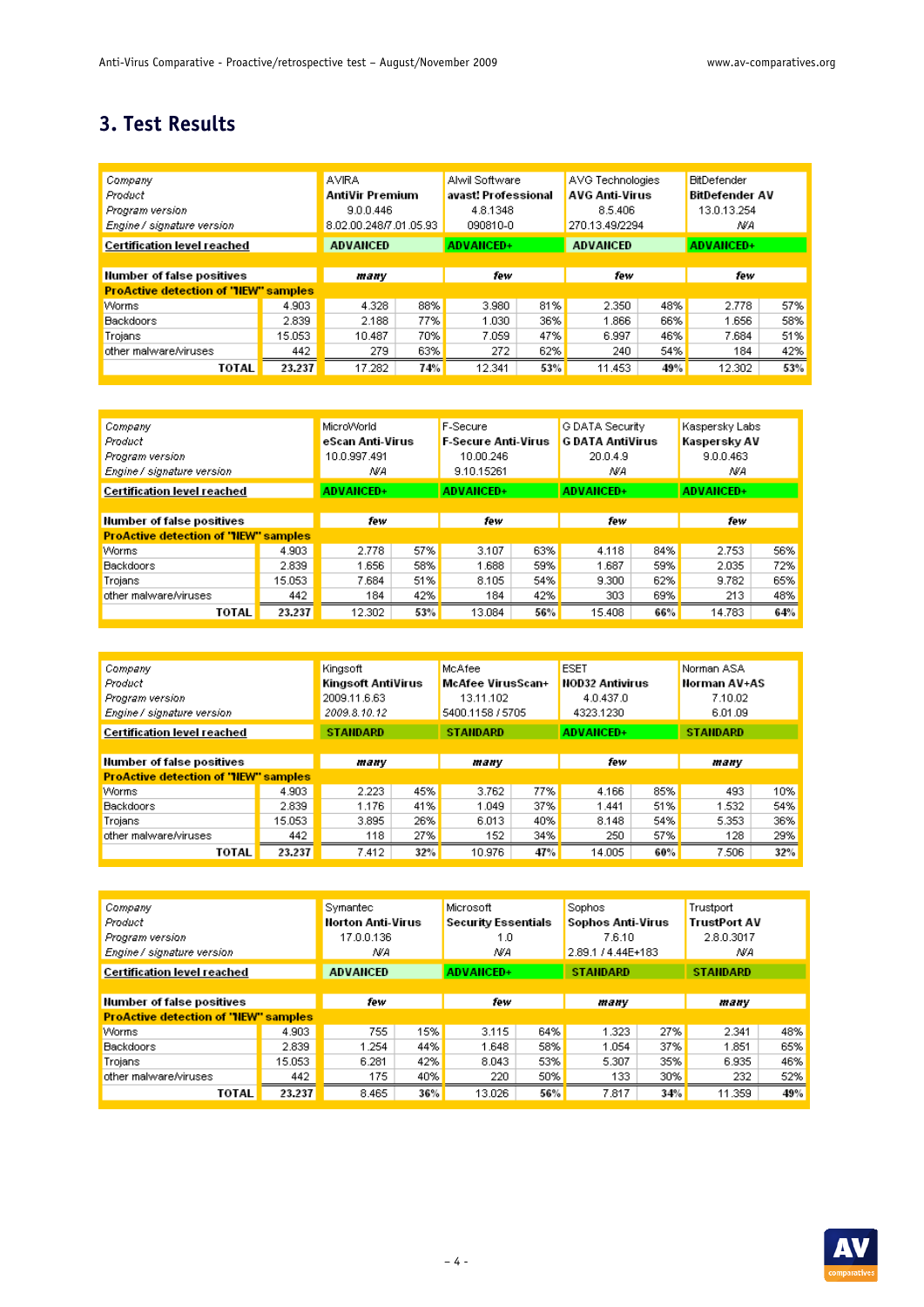The below table shows the proactive on-demand detection capabilities of the various products, sorted by detection rate. The given awards (see page 7 of this report) are based not only on the detection rates over the new malware, but also considering the false alarm rates.



As it can be seen above, most products are already able to detect much completely new/unknown malware proactively. Such products can do this even without executing the malware, using passive heuristics, while other protective mechanisms like HIPS, behavior analysis and behavior-blockers, etc. add an extra layer of protection.

The retrospective test is performed using passive scanning and demonstrates the ability of the products under test to detect new malware proactively, without being executed. In retrospective tests "inthe-cloud" technologies are not considered<sup>4</sup>, as well it was not considered how often or how fast new updates are delivered to the user, as that it not the scope of the test. Nowadays, hardly any Anti-Virus products rely purely on "simple" signatures anymore. They all use complex generic signatures, heuristics etc. in order to catch new malware, without needing to download signatures or initiate manual analysis of new threats.

In addition, Anti-Virus vendors continue to deliver signatures and updates to fill the gaps where proactive mechanisms initially fail to detect some threats. Anti-Virus software uses various technologies to protect a PC. The combination of such multi-layered protection usually provides good protection.

-



<sup>4</sup> All products, including McAfee, were tested without Internet connection.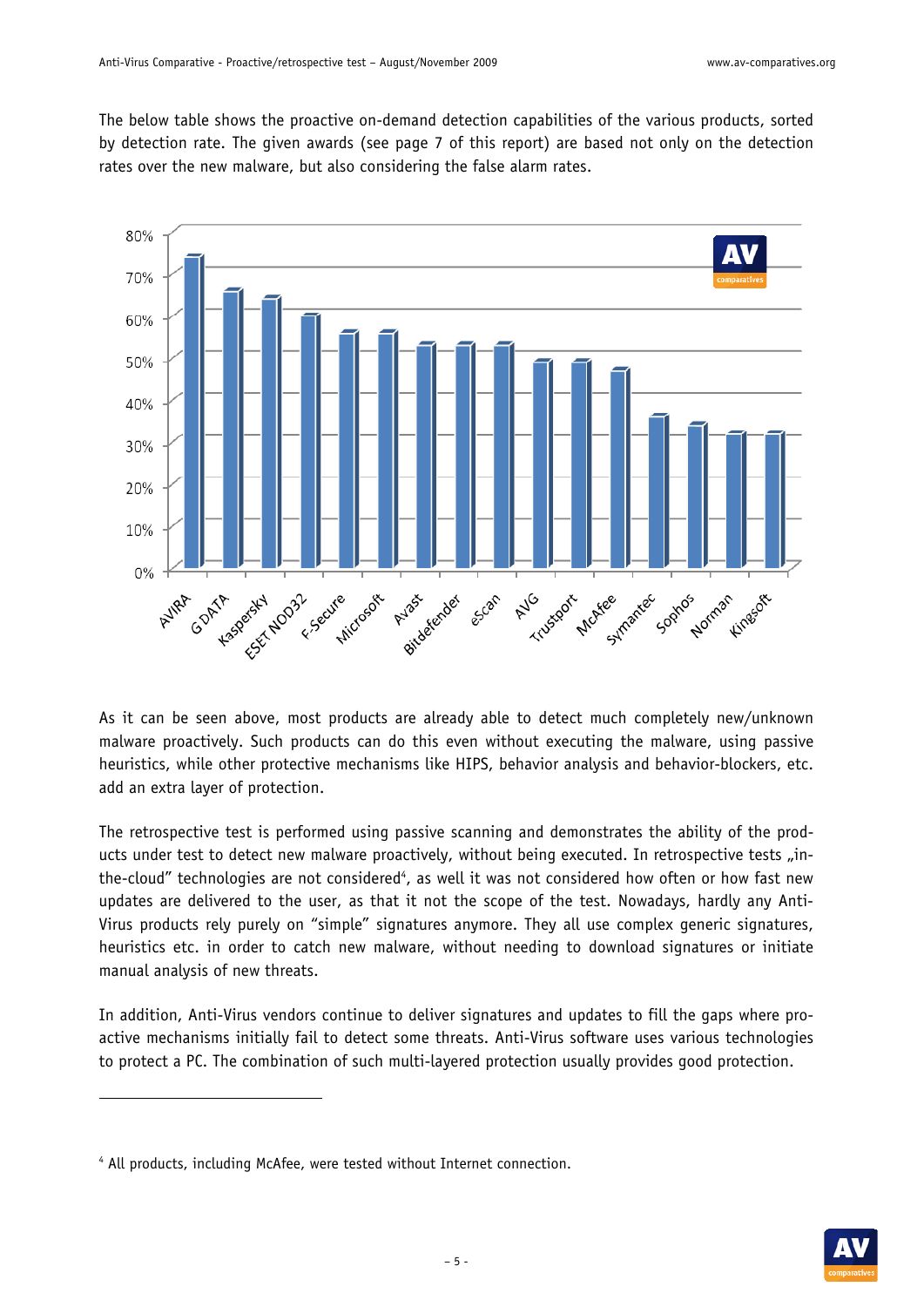## **4. Summary results**

The results show the proactive on-demand<sup>5</sup> detection capabilities of the scan engines. The percentages are rounded to the nearest whole number. Do not take the results as an absolute assessment of quality - they just give an idea of who detected more, and who less, in this specific test. To know how these anti-virus products perform with updated signatures, please have a look at our on-demand tests of February and August. Readers should look at the results and build an opinion based on their needs. All the tested products are already selected from a group of very good scanners and if used correctly and kept up-to-date, users can feel safe with any of them. Please also have a look on the methodology document on our website for further details. Due the broad variety and high amount of malware appearing already within one week, using a one-week period reflects well the varying overall proactive/generic/heuristic detection capabilities against new malware of the various Anti-Virus products. Below you can see the proactive on-demand detection results over our set of new malware appeared within one week:

#### **ProActive detection of new malware:**

| 1.  | <b>AVIRA</b>                     | 74% |
|-----|----------------------------------|-----|
| 2.  | <b>G DATA</b>                    | 66% |
| 3.  | <b>Kaspersky</b>                 | 64% |
| 4.  | <b>ESET NOD32</b>                | 60% |
| 5.  | F-Secure, Microsoft <sup>6</sup> | 56% |
| 6.  | Avast, BitDefender, eScan        | 53% |
| 7.  | <b>AVG, TrustPort</b>            | 49% |
| 8.  | <b>McAfee</b>                    | 47% |
| 9.  | <b>Symantec</b>                  | 36% |
| 10. | <b>Sophos</b>                    | 34% |
| 11. | Norman, Kingsoft                 | 32% |

### **5. False positive/alarm test**

-

To better evaluate the quality of the detection capabilities, the false alarm rate has to be taken into account too. A false alarm (or false positive) is when an Anti-Virus product flags an innocent file to be infected when it is not. False alarms can sometimes cause as much troubles like a real infection. The false alarm test results were already included in the test report Nr. 23. For details, please read the report available at http://www.av-comparatives.org/images/stories/test/fp/avc\_report23\_fp.pdf

| Very few false alarms (0-2): |                                                                                           |
|------------------------------|-------------------------------------------------------------------------------------------|
| Few false alarms $(3-15)$ :  | BitDefender, eScan, F-Secure, Microsoft, Avast, AVG, Kaspersky,<br>G DATA, ESET, Symantec |
| Many false alarms (over 15): | AVIRA, Sophos, McAfee, TrustPort, Norman, Kingsoft                                        |

<sup>&</sup>lt;sup>5</sup> this test is performed on-demand – it is <u>NOT</u> an on-execution/behavioral test.<br>6 Microsoft Security Essentials scores the same as OneCare



Microsoft Security Essentials scores the same as OneCare.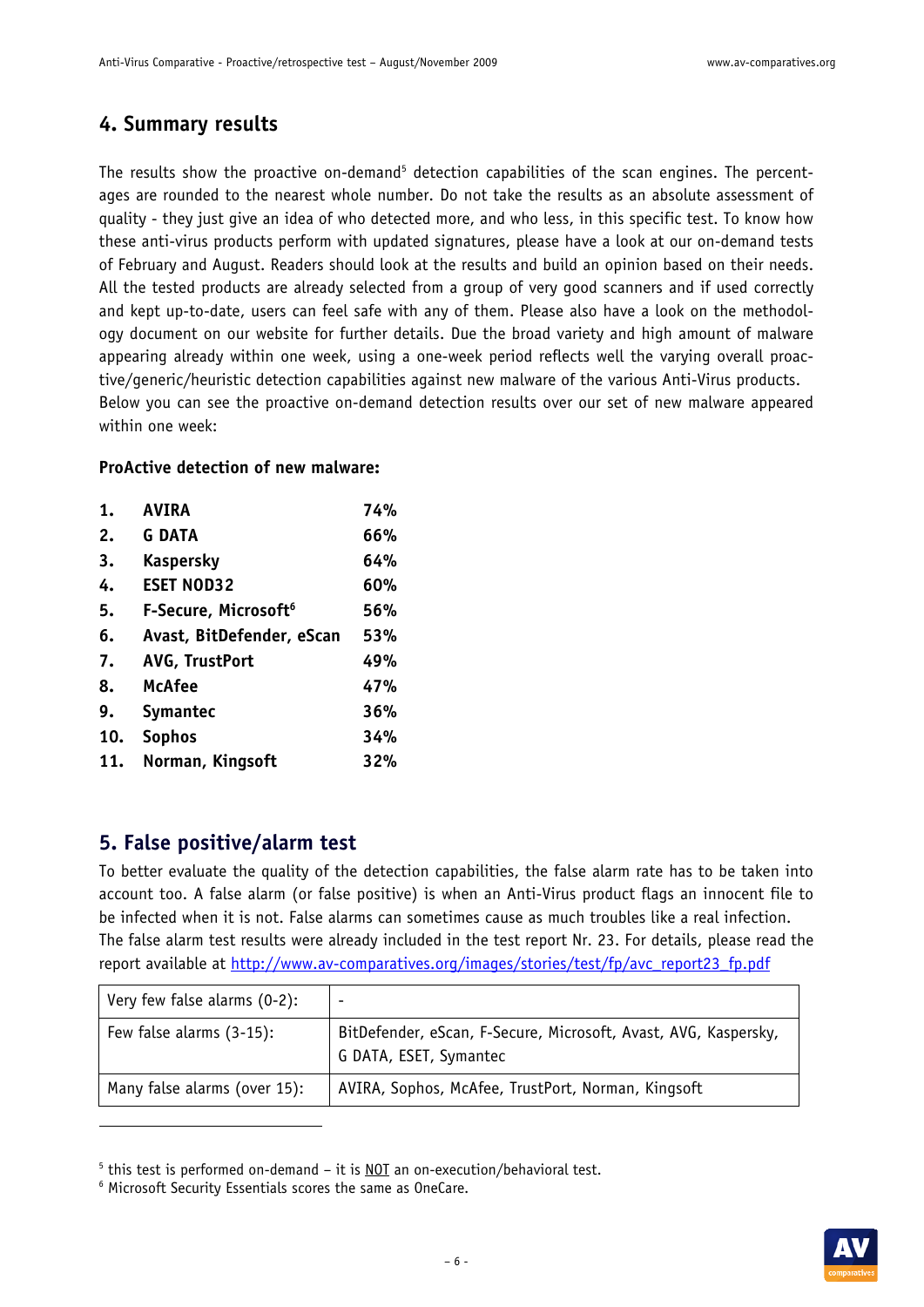## **6. Certification levels reached in this test**

We provide a 3-level-ranking-system (STANDARD, ADVANCED and ADVANCED+). Overviews of levels reached in previous main tests can be found on our website<sup>7</sup>.

The following certification levels are for the results reached in the retrospective test:

| <b>CERTIFICATION LEVELS</b>                                                                       | <b>PRODUCTS</b>                                                                                           |  |  |  |  |
|---------------------------------------------------------------------------------------------------|-----------------------------------------------------------------------------------------------------------|--|--|--|--|
| <b>ADVANCED+</b><br>AV<br>RETROSPECTIVE<br><b>PROACTIVE TEST</b><br>comparatives<br><b>NOV 09</b> | <b>G DATA</b><br>Kaspersky<br>ESET NOD32<br>F-Secure<br>Microsoft<br>Avast<br><b>BitDefender</b><br>eScan |  |  |  |  |
| <b>ADVANCED</b><br>AV<br>RETROSPECTIVE /<br>PROACTIVE TEST<br>comparatives<br><b>NOV 09</b>       | AVIRA*<br>AVG<br>Symantec                                                                                 |  |  |  |  |
| <b>STANDARD</b><br>AV<br>RETROSPECTIVE /<br>PROACTIVE TEST<br>comparatives<br><b>NOV 09</b>       | McAfee*<br>TrustPort*<br>Sophos*<br>Norman*<br>Kingsoft*                                                  |  |  |  |  |

\*: Products with "many" false alarms were penalized according to the below award system:

|                | <b>Proactive Detection Rates</b> |                             |                 |                 |  |  |  |  |  |
|----------------|----------------------------------|-----------------------------|-----------------|-----------------|--|--|--|--|--|
|                | $0-10%$                          | 10-25%<br>25-50%<br>50-100% |                 |                 |  |  |  |  |  |
| None - Few FP  | tested                           | <b>STANDARD</b>             | <b>ADVANCED</b> | ADVANCED+       |  |  |  |  |  |
| <b>Many FP</b> | tested                           | tested                      | <b>STANDARD</b> | <b>ADVANCED</b> |  |  |  |  |  |

Due to structural changes/enhancements of the test-set, we will set up new marks for the awards next year.

-



<sup>7</sup> http://www.av-comparatives.org/comparativesreviews/main-tests/summary-reports